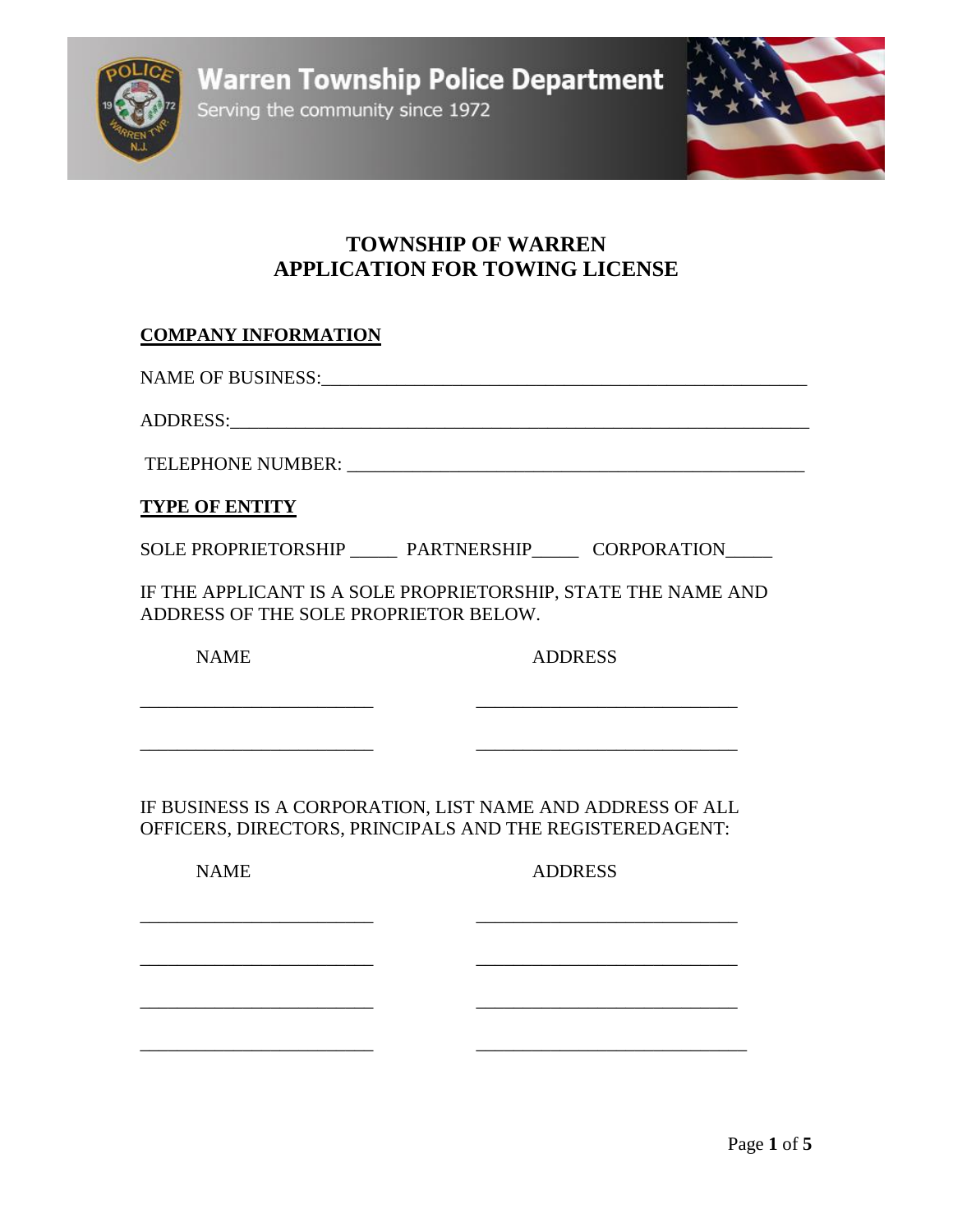IF BUSINESS IS A PARTNERSHIP, LIST NAME AND ADDRESS OF ALL PARTNERS:

| <b>NAME</b>                                                                                                                                                                                                                                                                                                                                                                                                                                             |  | <b>ADDRESS</b> |                                                                                                                       |  |
|---------------------------------------------------------------------------------------------------------------------------------------------------------------------------------------------------------------------------------------------------------------------------------------------------------------------------------------------------------------------------------------------------------------------------------------------------------|--|----------------|-----------------------------------------------------------------------------------------------------------------------|--|
|                                                                                                                                                                                                                                                                                                                                                                                                                                                         |  |                | <u> 1989 - Johann Barn, mars ann an t-Amhain an t-Amhain an t-Amhain an t-Amhain an t-Amhain an t-Amhain an t-Amh</u> |  |
|                                                                                                                                                                                                                                                                                                                                                                                                                                                         |  |                |                                                                                                                       |  |
|                                                                                                                                                                                                                                                                                                                                                                                                                                                         |  |                |                                                                                                                       |  |
| <u> 2008 - Jan James James James James James James James James James James James James James James James James Ja</u>                                                                                                                                                                                                                                                                                                                                   |  |                |                                                                                                                       |  |
| <b>EMERGENCY CONTACT INFORMATION</b>                                                                                                                                                                                                                                                                                                                                                                                                                    |  |                |                                                                                                                       |  |
|                                                                                                                                                                                                                                                                                                                                                                                                                                                         |  |                |                                                                                                                       |  |
|                                                                                                                                                                                                                                                                                                                                                                                                                                                         |  |                |                                                                                                                       |  |
|                                                                                                                                                                                                                                                                                                                                                                                                                                                         |  |                |                                                                                                                       |  |
| BUISNESS HOURS: WEEKDAYS - OPEN: CLOSE                                                                                                                                                                                                                                                                                                                                                                                                                  |  |                |                                                                                                                       |  |
|                                                                                                                                                                                                                                                                                                                                                                                                                                                         |  |                | WEEKENDS - OPEN: CLOSE                                                                                                |  |
| <b>WRECKER INFORMATION</b>                                                                                                                                                                                                                                                                                                                                                                                                                              |  |                |                                                                                                                       |  |
| LIST BELOW INFORMATION FOR EACH WRECKER:                                                                                                                                                                                                                                                                                                                                                                                                                |  |                |                                                                                                                       |  |
| YEAR MAKE MODEL/TYPE REG                                                                                                                                                                                                                                                                                                                                                                                                                                |  |                | VIN#                                                                                                                  |  |
|                                                                                                                                                                                                                                                                                                                                                                                                                                                         |  |                |                                                                                                                       |  |
|                                                                                                                                                                                                                                                                                                                                                                                                                                                         |  |                |                                                                                                                       |  |
| $\begin{array}{c c c c c} \hline \multicolumn{3}{c }{\textbf{3.}} & \multicolumn{3}{c }{\textbf{5.}} \\ \hline \multicolumn{3}{c }{\textbf{6.}} & \multicolumn{3}{c }{\textbf{6.}} \\ \hline \multicolumn{3}{c }{\textbf{7.}} & \multicolumn{3}{c }{\textbf{8.}} \\ \hline \multicolumn{3}{c }{\textbf{9.}} & \multicolumn{3}{c }{\textbf{10.}} \\ \hline \multicolumn{3}{c }{\textbf{11.}} & \multicolumn{3}{c }{\textbf{12.}} \\ \hline \multicolumn$ |  |                |                                                                                                                       |  |
| 4.                                                                                                                                                                                                                                                                                                                                                                                                                                                      |  |                |                                                                                                                       |  |
| 5.                                                                                                                                                                                                                                                                                                                                                                                                                                                      |  |                |                                                                                                                       |  |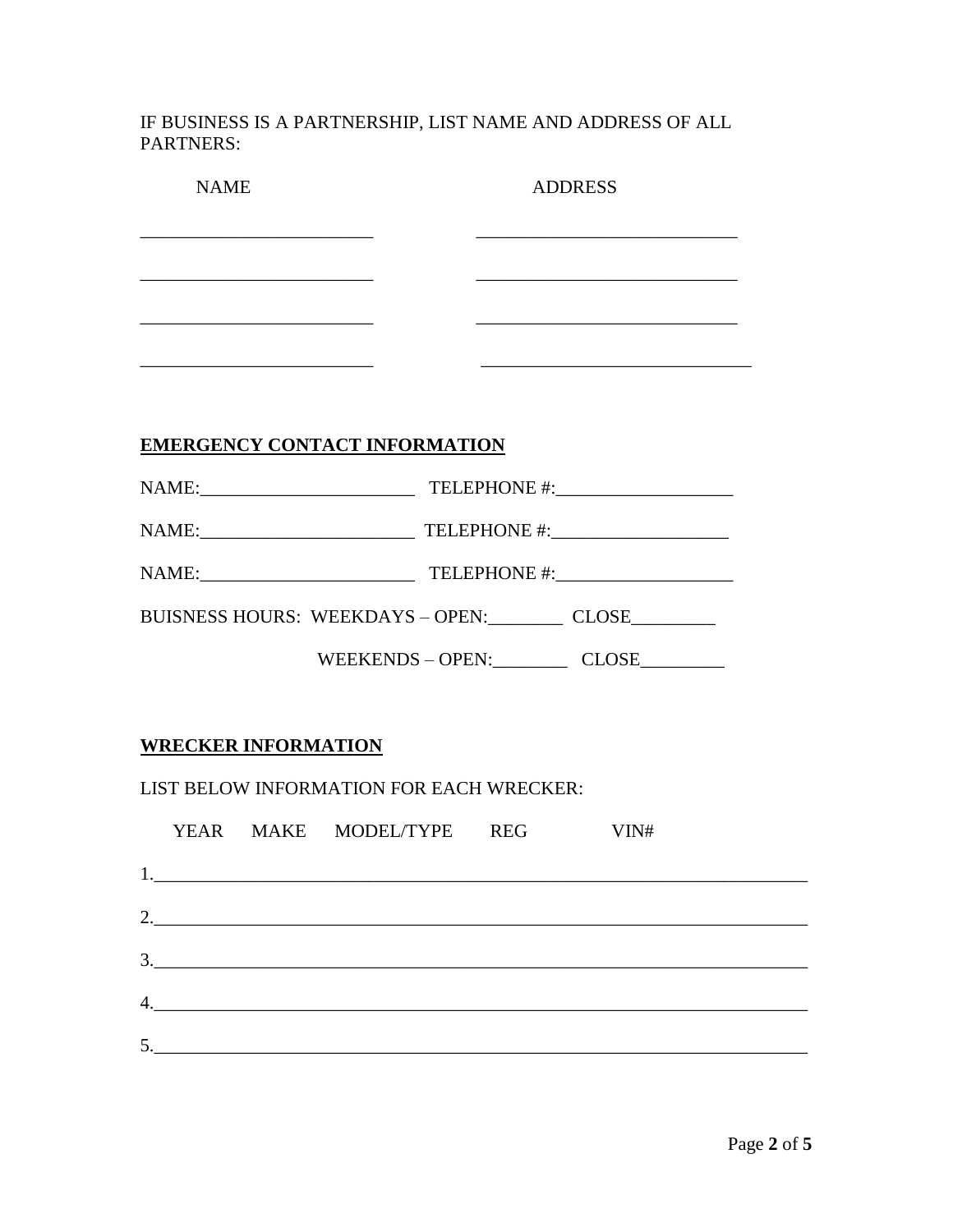ENCLOSE A CLEAR PHOTOGRAPH OF EACH WRECKER SHOWING THE REGISTRATION, PLATE AND NAME AND ADDRESS OF ITS REGISTERED OWNER

ENCLOSE COPY OF REGISTRATION FOR EACH WRECKER

LIST THE ADDRESS WHERE THE WRECKER(S) WILL BE REGULARLY GARAGED OR STORED:

#### LIST THE TELEPHONE NUMBERS TO BE CALLED IN DESIRED ORDER WHEN WRECKER SERVICE IS NEEDED. IF PHONE NUMBER IS A RESIDENCE, LIST NAME OF PARTY BEING CALLED:

\_\_\_\_\_\_\_\_\_\_\_\_\_\_\_\_\_\_\_\_\_\_\_\_\_\_\_\_\_\_\_\_\_\_\_\_\_\_\_\_\_\_\_\_\_\_\_\_\_\_\_\_\_\_\_\_\_\_\_\_\_\_\_\_\_\_\_\_\_\_\_\_

\_\_\_\_\_\_\_\_\_\_\_\_\_\_\_\_\_\_\_\_\_\_\_\_\_\_\_\_\_\_\_\_\_\_\_\_\_\_\_\_\_\_\_\_\_\_\_\_\_\_\_\_\_\_\_\_\_\_\_\_\_\_\_\_\_\_\_\_\_\_\_\_

\_\_\_\_\_\_\_\_\_\_\_\_\_\_\_\_\_\_\_\_\_\_\_\_\_\_\_\_\_\_\_\_\_\_\_\_\_\_\_\_\_\_\_\_\_\_\_\_\_\_\_\_\_\_\_\_\_\_\_\_\_\_\_\_\_\_\_\_\_\_\_\_

|          | <u> 1989 - Jan Stein Stein Stein Stein Stein Stein Stein Stein Stein Stein Stein Stein Stein Stein Stein Stein S</u> |  |  |
|----------|----------------------------------------------------------------------------------------------------------------------|--|--|
|          |                                                                                                                      |  |  |
|          | 3.                                                                                                                   |  |  |
| $\Delta$ |                                                                                                                      |  |  |

## LIST WRECKER OPERATOR'S INFORMATION BELOW:

| <b>NAME</b><br>$\overline{\phantom{a}}$ | <b>ADDRESS</b> | DL#<br>$\overline{\phantom{a}}$ and $\overline{\phantom{a}}$ and $\overline{\phantom{a}}$ |
|-----------------------------------------|----------------|-------------------------------------------------------------------------------------------|
|                                         |                |                                                                                           |
| 2.                                      |                |                                                                                           |
| 3.                                      |                |                                                                                           |
| $\overline{4}$ .                        |                |                                                                                           |
|                                         |                |                                                                                           |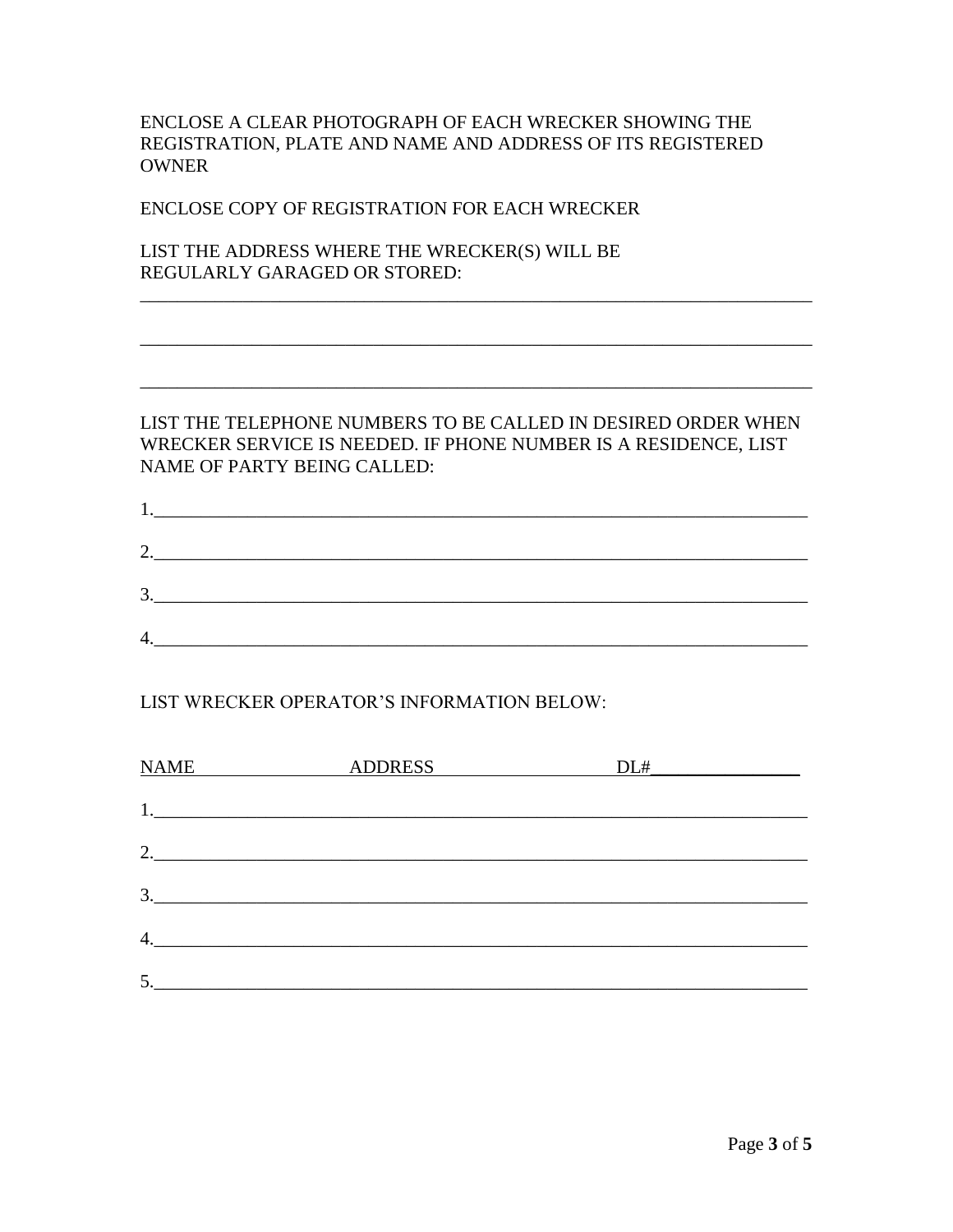### **STORAGE FACILITY**

#### LIST STORAGE FACILITY INFORMATION

| <b>LOCATION</b>             | <b>SIZE</b> | <b>SECURITY FEATURES</b> |
|-----------------------------|-------------|--------------------------|
|                             |             |                          |
|                             |             |                          |
| $\mathcal{D}_{\mathcal{L}}$ |             |                          |
|                             |             |                          |
| 3                           |             |                          |
| 4                           |             |                          |

\*\* IF THE APPLICANT DOES NOT OWN THE STORAGE YARD, THE OWNER MUST CONSENT IN WRITING TO THE SUBMISSION OF THIS APPLICANT BY SIGNING BELOW.

ENCLOSE A CLEAR PHOTOGRAPH OF EACH STORAGE FACILITY.

ENCLOSE A CLEAR PHOTOGRAPH OF EACH VEHICLE DEPICTING THE REGISTRATION PLATE ALONG WITH THE NAME AND ADDRESS OF THE REGISTERED OWNER.

ATTACH INSURANCE CERTIFICATES AS DETAILED IN WARREN TOWNSHIP ORDINANCE 16-33 SECTION 4-13.9.